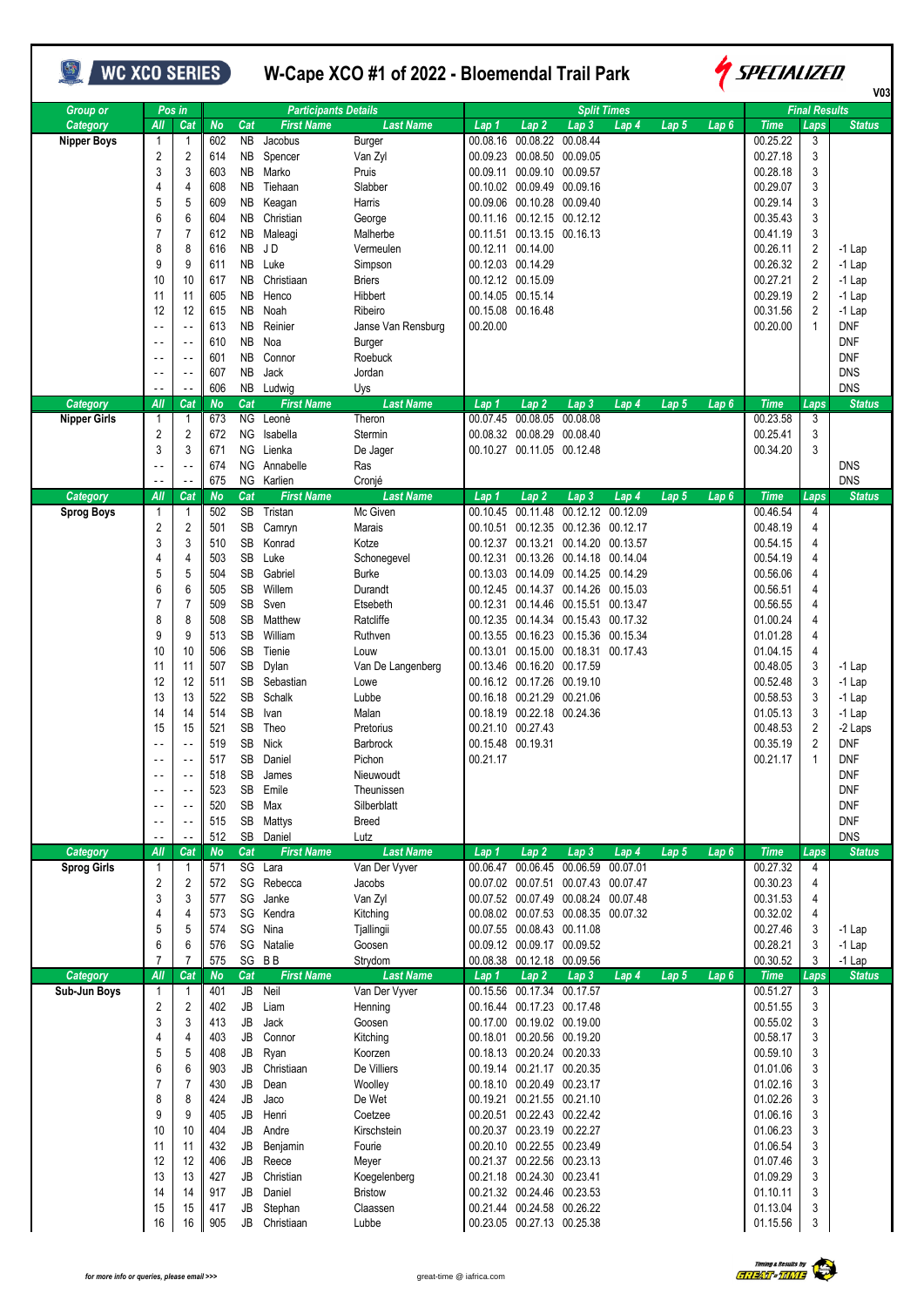## **WC XCO SERIES** W-Cape XCO #1 of 2022 - Bloemendal Trail Park



|               |                                            |                            |            |          |                             |                         |                      |                                                          |                                                                            |                    |                  |                  |                      |                                  | V03                  |
|---------------|--------------------------------------------|----------------------------|------------|----------|-----------------------------|-------------------------|----------------------|----------------------------------------------------------|----------------------------------------------------------------------------|--------------------|------------------|------------------|----------------------|----------------------------------|----------------------|
| Group or      |                                            | Pos in                     |            |          | <b>Participants Details</b> |                         |                      |                                                          |                                                                            | <b>Split Times</b> |                  |                  |                      | <b>Final Results</b>             |                      |
| Category      | All                                        | Cat                        | <b>No</b>  | Cat      | <b>First Name</b>           | <b>Last Name</b>        | Lap 1                | Lap <sub>2</sub>                                         | Lap 3                                                                      | Lap 4              | Lap <sub>5</sub> | Lap <sub>6</sub> | <b>Time</b>          | Laps                             | <b>Status</b>        |
|               | 17                                         | 17                         | 410        | JB       | Andre                       | Boezaart                |                      | 00.22.48 00.26.22 00.27.02                               |                                                                            |                    |                  |                  | 01.16.12             | 3                                |                      |
|               | 18                                         | 18                         | 916        | JB       | Gregor                      | Barnardo                |                      | 00.24.22 00.33.24 00.30.49                               |                                                                            |                    |                  |                  | 01.28.35             | 3                                |                      |
|               | 19                                         | 19                         | 901        | JB       | Joshua                      | Ellis                   |                      | 00.23.50 00.30.50                                        |                                                                            |                    |                  |                  | 00.54.40             | $\overline{2}$                   | $-1$ Lap             |
|               | 20                                         | 20                         | 423        | JB       | Frans-Johann                | Smit                    |                      | 00.23.26 00.31.15                                        |                                                                            |                    |                  |                  | 00.54.41             | $\overline{2}$                   | $-1$ Lap             |
|               | 21                                         | 21                         | 422        | JB       | A J                         | Nel                     |                      | 00.22.52 00.33.24                                        |                                                                            |                    |                  |                  | 00.56.16             | $\overline{2}$                   | $-1$ Lap             |
|               | 22                                         | 22                         | 425        | JB       | Franco                      | Hanekom                 |                      | 00.25.12 00.31.46                                        |                                                                            |                    |                  |                  | 00.56.58             | 2                                | $-1$ Lap             |
|               | 23                                         | 23                         | 429        | JB       | Reece                       | Van Staden              |                      | 00.24.50 00.32.25                                        |                                                                            |                    |                  |                  | 00.57.15             | $\overline{2}$                   | $-1$ Lap             |
|               | 24                                         | 24                         | 411        | JB       | Joshua                      | Ord                     |                      | 00.20.49 00.39.56                                        |                                                                            |                    |                  |                  | 01.00.45             | $\overline{2}$                   | $-1$ Lap             |
|               | 25                                         | 25                         | 906        | JB       | Aldo                        | Kaufmann                |                      | 00.27.39 00.35.18                                        |                                                                            |                    |                  |                  | 01.02.57             | $\overline{2}$                   | $-1$ Lap             |
|               | 26                                         | 26                         | 433        | JB       | Jakobus                     | Van Greunen             |                      | 00.35.12 00.41.14                                        |                                                                            |                    |                  |                  | 01.16.26             | $\overline{2}$                   | $-1$ Lap             |
|               | $\overline{a}$                             | $\sim$ $\sim$              | 409        | JB       | Andre                       | Geldenhuys              | 00.21.38             |                                                          |                                                                            |                    |                  |                  | 00.21.38             | $\mathbf{1}$                     | <b>DNF</b>           |
|               | $\sim$ $\sim$                              | $\sim$ .                   | 420        | JB       | Henri                       | Grové                   | 00.30.46             |                                                          |                                                                            |                    |                  |                  | 00.30.46             | $\mathbf{1}$                     | <b>DNF</b>           |
|               | $\overline{\phantom{a}}$<br>$\sim$ $\sim$  | $\sim$ -                   | 419<br>431 | JB<br>JB | Zade<br>Mickel              | Hefer<br>Retief         | 00.31.15<br>00.31.22 |                                                          |                                                                            |                    |                  |                  | 00.31.15<br>00.31.22 | $\mathbf{1}$<br>$\mathbf{1}$     | DNF<br>DNF           |
|               |                                            | $ -$                       | 428        | JB       | Ruan                        | <b>Brits</b>            |                      |                                                          |                                                                            |                    |                  |                  |                      |                                  | <b>DNF</b>           |
|               | $\overline{\phantom{a}}$<br>$\overline{a}$ | $\overline{\phantom{a}}$ . | 416        | JB       | Conor                       | Oosthuizen              |                      |                                                          |                                                                            |                    |                  |                  |                      |                                  | <b>DNF</b>           |
|               | $\sim$ $\sim$                              | $\sim$ $\sim$              | 904        | JB       | Jurie                       | Cronje                  |                      |                                                          |                                                                            |                    |                  |                  |                      |                                  | DNF                  |
|               | $\sim$ $\sim$                              | $\sim$                     | 421        | JB       | <b>Nick</b>                 | Van Zyl                 |                      |                                                          |                                                                            |                    |                  |                  |                      |                                  | <b>DNF</b>           |
|               | $\overline{a}$                             | $\overline{\phantom{a}}$ . | 907        | JB       | Joshua                      | Lind                    |                      |                                                          |                                                                            |                    |                  |                  |                      |                                  | <b>DNF</b>           |
|               | $\sim$ $\sim$                              | $\sim$ .                   | 426        | JB       | Jacques                     | Swart                   |                      |                                                          |                                                                            |                    |                  |                  |                      |                                  | <b>DNS</b>           |
|               | $\overline{a}$                             | $\sim$ .                   | 414        | JB       | Evan                        | Rossouw                 |                      |                                                          |                                                                            |                    |                  |                  |                      |                                  | <b>DNS</b>           |
|               | $ -$                                       | $\sim$ .                   | 435        | JB       | Tristan                     | Oosthuizen              |                      |                                                          |                                                                            |                    |                  |                  |                      |                                  | <b>DNS</b>           |
|               | $\sim$ $\sim$                              | $\sim$ $\sim$              | 407        | JB       | Daniel                      | Steyn                   |                      |                                                          |                                                                            |                    |                  |                  |                      |                                  | <b>DNS</b>           |
|               | $\sim$                                     | $\sim$ .                   | 902        | JB       | Luka                        | <b>Breed</b>            |                      |                                                          |                                                                            |                    |                  |                  |                      |                                  | <b>DNS</b>           |
|               | $\overline{a}$                             | $\sim$ .                   | 434        | JB       | Berno                       | Moolman                 |                      |                                                          |                                                                            |                    |                  |                  |                      |                                  | <b>DNS</b>           |
|               | $\overline{\phantom{a}}$                   | $\sim$ $\sim$              | 412        | JB       | Chris                       | Du Toit                 |                      |                                                          |                                                                            |                    |                  |                  |                      |                                  | <b>DNS</b>           |
|               | $\overline{a}$                             | $\overline{\phantom{a}}$   | 418        | JB       | Sven                        | Tjallingii              |                      |                                                          |                                                                            |                    |                  |                  |                      |                                  | <b>DNS</b>           |
|               | $\sim$ $\sim$                              |                            | 415        | JB       | Anré                        | Compion                 |                      |                                                          |                                                                            |                    |                  |                  |                      |                                  | <b>DNS</b>           |
| Category      | All                                        | Cat                        | <b>No</b>  | Cat      | <b>First Name</b>           | Last Name               | Lap 1                | Lap <sub>2</sub>                                         | Lap <sub>3</sub>                                                           | Lap 4              | Lap 5            | Lap6             | <b>Time</b>          | Laps                             | <b>Status</b>        |
| Sub-Jun Girls | 1                                          | 1                          | 471        | JG       | Eryn                        | Marais                  |                      |                                                          | 00.12.56 00.14.18 00.14.35                                                 | 00.14.51           |                  |                  | 00.56.40             | 4                                |                      |
|               | 2                                          | 2                          | 473        | JG       | Kelly                       | Mall                    |                      |                                                          | 00.13.40 00.16.03 00.17.21 00.17.11                                        |                    |                  |                  | 01.04.15             | 4                                |                      |
|               | 3                                          | 3                          | 476        | JG       | Anje                        | Van Niekerk             | 00.13.46             |                                                          | 00.15.56 00.18.42 00.19.07                                                 |                    |                  |                  | 01.07.31             | $\overline{4}$                   |                      |
|               | 4                                          | 4                          | 474        | JG       | Hannie                      | Vreken                  |                      |                                                          | 00.14.09 00.17.59 00.20.14 00.17.46                                        |                    |                  |                  | 01.10.08             | 4                                |                      |
|               |                                            |                            |            |          |                             |                         |                      |                                                          |                                                                            |                    |                  |                  |                      |                                  |                      |
|               | 5                                          | 5                          | 477        | JG       | Kathryn                     | La Grange               |                      | 00.18.48 00.21.58 00.23.32                               |                                                                            |                    |                  |                  | 01.04.18             | 3                                | $-1$ Lap             |
|               | $\overline{\phantom{a}}$                   | $\overline{\phantom{a}}$ . | 472        | JG       | Zoe                         | Green                   |                      |                                                          |                                                                            |                    |                  |                  |                      |                                  | DNS                  |
|               | $\overline{\phantom{a}}$                   | $\sim$ .                   | 475        | JG       | Isabel                      | Lutz                    |                      |                                                          |                                                                            |                    |                  |                  |                      |                                  | <b>DNS</b>           |
| Category      | AII                                        | Cat                        | <b>No</b>  | Cat      | <b>First Name</b>           | <b>Last Name</b>        | Lap 1                | Lap2                                                     | Lap3                                                                       | Lap 4              | Lap 5            | Lap 6            | <b>Time</b>          | Laps                             | <b>Status</b>        |
| Youth Men     | 1                                          | 1                          | 308        | YM       | Tiaan                       | Manefeldt               | 00.16.03             |                                                          | 00.17.07 00.16.57                                                          | 00.17.53           |                  |                  | 01.08.00             | 4                                |                      |
|               | 2                                          | $\overline{2}$             | 313        | YM       | Samuel                      | Cleary                  |                      |                                                          | 00.15.56 00.17.20 00.17.46 00.17.00                                        |                    |                  |                  | 01.08.02             | 4                                |                      |
|               | 3                                          | 3                          | 306        |          | YM Luca                     | Zietsman                |                      |                                                          | 00.15.59 00.17.14 00.17.53 00.17.57                                        |                    |                  |                  | 01.09.03             | 4                                |                      |
|               | 4                                          | 4                          | 301        | YM       | Jeandre                     | Ungerer                 |                      |                                                          | 00.15.57 00.17.20 00.19.46 00.18.19                                        |                    |                  |                  | 01.11.22             | 4                                |                      |
|               | 5                                          | 5                          | 304        |          | YM Juan                     | Van Zyl                 |                      |                                                          | 00.16.18 00.18.24 00.18.32 00.18.33                                        |                    |                  |                  | 01.11.47             | $\Delta$                         |                      |
|               | 6                                          | 6                          | 319        |          | YM Tristan                  | Swart                   |                      |                                                          | 00.16.34 00.18.21 00.18.44 00.18.43                                        |                    |                  |                  | 01.12.22             | 4                                |                      |
|               | 7<br>8                                     | $\overline{7}$<br>8        | 316<br>320 |          | YM Van Zyl                  | Steyn                   |                      |                                                          | 00.17.00 00.18.20 00.18.59 00.18.27<br>00.16.12 00.17.30 00.19.05 00.20.52 |                    |                  |                  | 01.12.46             | $\overline{4}$<br>$\overline{4}$ |                      |
|               | 9                                          | 9                          | 302        |          | YM Zander<br>YM Rupert      | Compion                 |                      |                                                          | 00.16.32 00.18.22 00.19.27 00.19.48                                        |                    |                  |                  | 01.13.39<br>01.14.09 | 4                                |                      |
|               | 10                                         | 10                         | 305        |          | YM Thomas                   | Taljaard<br>Dunkley     |                      |                                                          | 00.16.07 00.18.06 00.20.48 00.19.23                                        |                    |                  |                  | 01.14.24             | $\overline{4}$                   |                      |
|               | 11                                         | 11                         | 303        |          | YM Robert                   | Nieuwenhuizen           |                      |                                                          | 00.16.00 00.19.19 00.21.34 00.19.34                                        |                    |                  |                  | 01.16.27             | 4                                |                      |
|               | 12                                         | 12                         | 309        |          | YM Francois                 | Coetzee                 |                      |                                                          | 00.17.41 00.20.11 00.19.26 00.20.04                                        |                    |                  |                  | 01.17.22             | 4                                |                      |
|               | 13                                         | 13                         | 337        | YM       | Liam                        | Rorich                  |                      |                                                          | 00.16.58 00.20.21 00.21.05 00.20.40                                        |                    |                  |                  | 01.19.04             | $\overline{4}$                   |                      |
|               | 14                                         | 14                         | 914        |          | YM Ruan                     | Portwig                 |                      |                                                          | 00.18.05 00.19.24 00.19.55 00.23.25                                        |                    |                  |                  | 01.20.49             | 4                                |                      |
|               | 15                                         | 15                         | 323        |          | YM Luke                     | Kershaw                 |                      |                                                          | 00.18.26 00.20.25 00.21.04 00.22.20                                        |                    |                  |                  | 01.22.15             | 4                                |                      |
|               | 16                                         | 16                         | 339        |          | YM Onesimo                  | Ndzonyana               |                      |                                                          | 00.19.12 00.20.39 00.21.37 00.22.24                                        |                    |                  |                  | 01.23.52             | $\overline{4}$                   |                      |
|               | 17                                         | 17                         | 338        |          | YM Likho                    | Mayekiso                |                      |                                                          | 00.18.07 00.21.46 00.22.01 00.22.14                                        |                    |                  |                  | 01.24.08             | $\overline{4}$                   |                      |
|               | 18                                         | 18                         | 322        |          | YM Aiden                    | Colley                  |                      |                                                          | 00.18.52 00.21.13 00.22.25 00.22.13                                        |                    |                  |                  | 01.24.43             | 4                                |                      |
|               | 19                                         | 19                         | 317        | YM       | Christiaan                  | Davel                   |                      |                                                          | 00.18.54 00.22.02 00.23.23 00.23.13                                        |                    |                  |                  | 01.27.32             | 4                                |                      |
|               | 20                                         | 20                         | 328        |          | YM Daniel                   | Du Plessis              |                      |                                                          | 00.18.51 00.22.16 00.25.10 00.25.03                                        |                    |                  |                  | 01.31.20             | $\overline{4}$                   |                      |
|               | 21                                         | 21                         | 331        |          | YM Adriaan                  | De Waard                |                      | 00.19.40 00.23.29 00.26.39                               |                                                                            |                    |                  |                  | 01.09.48             | 3                                | $-1$ Lap             |
|               | 22                                         | 22                         | 336        |          | YM De Wet                   | Du Plooy                |                      | 00.20.43 00.23.32 00.25.40                               |                                                                            |                    |                  |                  | 01.09.55             | 3                                | $-1$ Lap             |
|               | 23                                         | 23                         | 310        |          | YM Alexander                | Jonker                  |                      | 00.19.49 00.25.51 00.24.22                               |                                                                            |                    |                  |                  | 01.10.02             | 3                                | $-1$ Lap             |
|               | 24                                         | 24                         | 332        | YM       | Abru                        | Van Zyl                 |                      | 00.20.16 00.23.26 00.26.27                               |                                                                            |                    |                  |                  | 01.10.09             | 3                                | $-1$ Lap             |
|               | 25                                         | 25                         | 335        |          | YM William                  | Loubser                 |                      | 00.20.52 00.24.37 00.25.04                               |                                                                            |                    |                  |                  | 01.10.33             | 3                                | $-1$ Lap             |
|               | 26<br>27                                   | 26<br>27                   | 329        |          | YM Marius                   | Nel                     |                      | 00.21.01 00.24.42 00.25.10                               |                                                                            |                    |                  |                  | 01.10.53<br>01.14.46 | 3<br>3                           | $-1$ Lap             |
|               | 28                                         | 28                         | 327<br>908 |          | YM Lakhanya<br>YM Philip    | Sikhobongwana<br>Venter |                      | 00.19.35 00.26.12 00.28.59<br>00.20.15 00.32.53 00.26.11 |                                                                            |                    |                  |                  | 01.19.19             | 3                                | $-1$ Lap             |
|               | 29                                         | 29                         | 909        |          | YM Mivuyo                   | Mndini                  |                      | 00.24.15 00.26.37 00.28.59                               |                                                                            |                    |                  |                  | 01.19.51             | 3                                | $-1$ Lap<br>$-1$ Lap |
|               | 30                                         | 30                         | 911        | YM       | Inathi                      | Stoyile                 |                      | 00.23.26 00.28.22 00.28.04                               |                                                                            |                    |                  |                  | 01.19.52             | 3                                | $-1$ Lap             |
|               | 31                                         | 31                         | 915        |          | YM Kerneels                 | Labuschagne             |                      | 00.24.36 00.27.58 00.29.17                               |                                                                            |                    |                  |                  | 01.21.51             | 3                                | $-1$ Lap             |
|               | 32                                         | 32                         | 912        | YM       | Juan                        | Basson                  |                      | 00.24.03 00.29.20 00.29.15                               |                                                                            |                    |                  |                  | 01.22.38             | 3                                | $-1$ Lap             |
|               | 33                                         | 33                         | 333        | YM       | Ruger                       | Jooste                  |                      | 00.24.42 00.29.35 00.31.40                               |                                                                            |                    |                  |                  | 01.25.57             | 3                                | $-1$ Lap             |

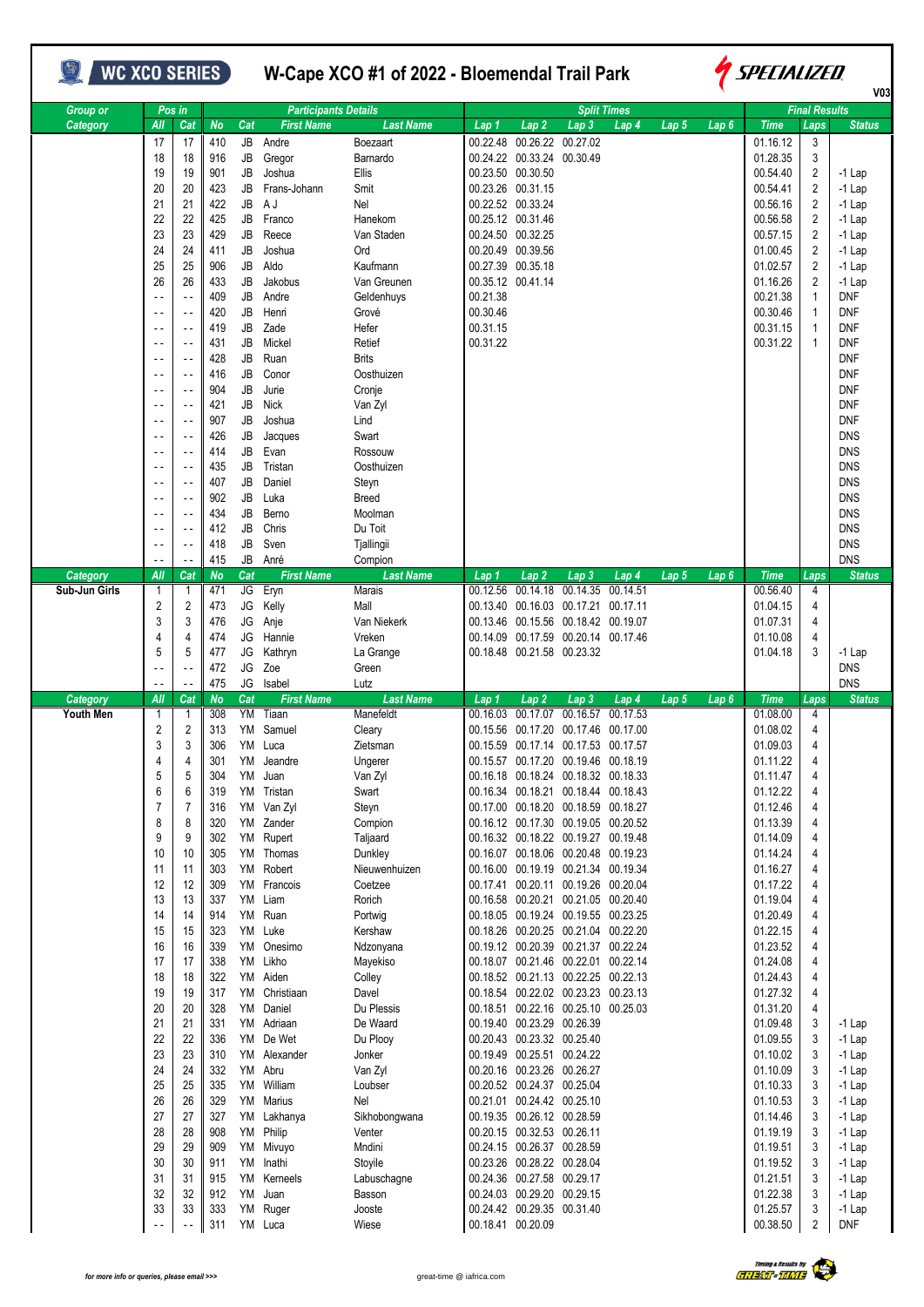| <b>WC XCO SERIES</b>         |                                  |                            |                 |           | W-Cape XCO #1 of 2022 - Bloemendal Trail Park |                             |          |                            |                                                                                              |                    |                  |                  | <i><b>SPECIALIZED</b></i><br>V <sub>03</sub> |                      |                             |  |
|------------------------------|----------------------------------|----------------------------|-----------------|-----------|-----------------------------------------------|-----------------------------|----------|----------------------------|----------------------------------------------------------------------------------------------|--------------------|------------------|------------------|----------------------------------------------|----------------------|-----------------------------|--|
| <b>Group or</b>              |                                  | Pos in                     |                 |           | <b>Participants Details</b>                   |                             |          |                            |                                                                                              | <b>Split Times</b> |                  |                  |                                              | <b>Final Results</b> |                             |  |
| Category                     | All                              | Cat                        | <b>No</b>       | Cat       | <b>First Name</b>                             | <b>Last Name</b>            | Lap 1    | Lap <sub>2</sub>           | Lap <sub>3</sub>                                                                             | Lap <sub>4</sub>   | Lap <sub>5</sub> | Lap <sub>6</sub> | <b>Time</b>                                  | Laps                 | <b>Status</b>               |  |
|                              | $\sim$ $\sim$                    |                            | 918             |           | YM Amila                                      | Mntuyedwa                   | 00.17.15 |                            |                                                                                              |                    |                  |                  | 00.17.15                                     | -1                   | DNF                         |  |
|                              | $\sim$ $\sim$                    |                            | 314             | YM        | Matthew                                       | Hudson                      | 00.21.16 |                            |                                                                                              |                    |                  |                  | 00.21.16                                     | 1                    | <b>DNF</b>                  |  |
|                              | $\sim$ $\sim$                    |                            | 318             | YM        | Ruan                                          | Nel                         | 00.21.57 |                            |                                                                                              |                    |                  |                  | 00.21.57                                     | 1                    | DNF                         |  |
|                              | $\overline{\phantom{a}}$         | $\sim$ .                   | 330<br>307      | YM<br>YM  | Leon<br>Morgan                                | Vermaak<br>Jones            |          |                            |                                                                                              |                    |                  |                  |                                              |                      | DNF<br>DNF                  |  |
|                              | $\sim$ $\sim$                    |                            | 910             | YM        | Philip                                        | Albertse                    |          |                            |                                                                                              |                    |                  |                  |                                              |                      | <b>DNF</b>                  |  |
|                              |                                  |                            | 340             | YM        | Dylan                                         | Bergh                       |          |                            |                                                                                              |                    |                  |                  |                                              |                      | DNF                         |  |
|                              |                                  |                            | 913             | YM        | Kaiyen                                        | Govender                    |          |                            |                                                                                              |                    |                  |                  |                                              |                      | <b>DNS</b>                  |  |
|                              |                                  |                            | 312             | YM        | Reek                                          | Roos                        |          |                            |                                                                                              |                    |                  |                  |                                              |                      | <b>DNS</b>                  |  |
|                              | $\sim$ $\sim$                    | $\sim$ .                   | 321             | YM        | Christian                                     | Mocke                       |          |                            |                                                                                              |                    |                  |                  |                                              |                      | <b>DNS</b>                  |  |
|                              |                                  |                            | 315             | YM        | Marius                                        | Burger                      |          |                            |                                                                                              |                    |                  |                  |                                              |                      | <b>DNS</b>                  |  |
|                              | $\sim$ $\sim$                    | $\sim$ $\sim$              | 325             | YM        | Daniel                                        | Franken                     |          |                            |                                                                                              |                    |                  |                  |                                              |                      | <b>DNS</b>                  |  |
|                              | $\sim$ $\sim$                    | $\sim$ $\sim$              | 326             | YM        | Louis                                         | Botha                       |          |                            |                                                                                              |                    |                  |                  |                                              |                      | <b>DNS</b>                  |  |
|                              |                                  |                            | 324             |           | YM Altus                                      | Scholtz                     |          |                            |                                                                                              |                    |                  |                  |                                              |                      | <b>DNS</b>                  |  |
| Category                     | All                              | Cat                        | <b>No</b>       | Cat       | <b>First Name</b>                             | <b>Last Name</b>            | Lap 1    | Lap <sub>2</sub>           | Lap <sub>3</sub>                                                                             | Lap 4              | Lap 5            | Lap6             | <b>Time</b>                                  | Laps                 | <b>Status</b>               |  |
| <b>Youth Women</b>           | 1                                |                            | 377             |           | YW Mienke                                     | Boshoff                     | 00.18.50 |                            | 00.20.33 00.21.16                                                                            |                    |                  |                  | 01.00.39                                     | 3                    |                             |  |
|                              | 2                                | 2                          | 372             | <b>YW</b> | Jana                                          | Visser                      |          |                            | 00.19.50 00.22.31 00.21.59<br>00.19.54 00.23.43 00.22.48                                     |                    |                  |                  | 01.04.20                                     | 3                    |                             |  |
|                              | 3<br>4                           | 3<br>4                     | 376<br>373      | YW<br>YW  | Linel<br>Chloe                                | Kruger<br>Chesterton        |          | 00.21.25 00.24.03 00.24.49 |                                                                                              |                    |                  |                  | 01.06.25<br>01.10.17                         | 3<br>3               |                             |  |
|                              | 5                                | 5                          | 371             | <b>YW</b> | Nikalau                                       | Volsteedt                   |          |                            | 00.23.14 00.26.20 00.26.20                                                                   |                    |                  |                  | 01.15.54                                     | 3                    |                             |  |
|                              | 6                                | 6                          | 375             | YW        | Kijana                                        | Retief                      |          | 00.29.15 00.33.48          |                                                                                              |                    |                  |                  | 01.03.03                                     | 2                    | $-1$ Lap                    |  |
|                              |                                  |                            | 378             |           | YW Rita                                       | De Wet                      | 00.25.41 |                            |                                                                                              |                    |                  |                  | 00.25.41                                     | 1                    | <b>DNF</b>                  |  |
|                              |                                  |                            | 374             |           | YW Mianette                                   | Theron                      |          |                            |                                                                                              |                    |                  |                  |                                              |                      | <b>DNS</b>                  |  |
| Category                     | All                              | Cat                        | No              | Cat       | <b>First Name</b>                             | <b>Last Name</b>            | Lap 1    | Lap 2                      | Lap <sub>3</sub>                                                                             | Lap 4              | Lap 5            | Lap <sub>6</sub> | <b>Time</b>                                  | Laps                 | <b>Status</b>               |  |
| Junior Men                   | 1                                |                            | 209             |           | JM Cronje                                     | Beukes                      | 00.14.53 | 00.14.59                   | 00.15.22                                                                                     | 00.15.51           | 00.15.44         |                  | 01.16.49                                     | 5                    |                             |  |
|                              | 2                                | 2                          | 228             |           | JM Vincent                                    | Buter                       |          |                            | 00.15.36 00.16.06 00.16.07 00.16.42 00.17.00                                                 |                    |                  |                  | 01.21.31                                     | 5                    |                             |  |
|                              | 3                                | 3                          | 202             | JM        | Lood                                          | Goosen                      |          |                            | 00.15.37  00.16.07  00.16.06  00.16.42  00.17.22                                             |                    |                  |                  | 01.21.54                                     | 5                    |                             |  |
|                              | 4                                | 4                          | 207             | JM        | Hendre                                        | De Villiers                 |          |                            | 00.15.48 00.16.15 00.16.48 00.17.36 00.17.26                                                 |                    |                  |                  | 01.23.53                                     | 5                    |                             |  |
|                              | 5<br>6                           | 5<br>6                     | 203<br>222      | JM        | Jaydan                                        | Durandt                     |          |                            | 00.15.38 00.16.20 00.17.13 00.18.02 00.16.55                                                 |                    |                  |                  | 01.24.08                                     | 5<br>5               |                             |  |
|                              | $\overline{7}$                   | $\overline{7}$             | 216             | JM<br>JM  | Ryan<br>Jean-Pierre                           | Veer<br>Du Plessis          |          |                            | 00.16.21 00.16.39 00.16.50 00.17.40 00.17.37<br>00.15.47 00.17.37 00.17.51 00.17.31 00.17.34 |                    |                  |                  | 01.25.07<br>01.26.20                         | 5                    |                             |  |
|                              | 8                                | 8                          | 218             | JM        | Divan                                         | Terblanche                  |          |                            | 00.16.07  00.18.19  00.18.04  00.18.15  00.18.12                                             |                    |                  |                  | 01.28.57                                     | 5                    |                             |  |
|                              | 9                                | 9                          | 210             | JM        | Jean-Marc                                     | De Beer                     |          |                            | 00.17.13 00.18.21 00.18.23 00.18.38 00.19.18                                                 |                    |                  |                  | 01.31.53                                     | 5                    |                             |  |
|                              | 10                               | 10                         | 212             | JM        | Greg                                          | Lawson                      |          |                            | 00.17.08 00.18.48 00.18.13 00.19.39 00.19.33                                                 |                    |                  |                  | 01.33.21                                     | 5                    |                             |  |
|                              | 11                               | 11                         | 204             | JM        | Jean                                          | Surridge                    |          |                            | 00.17.19  00.18.32  00.19.18  00.19.09  00.19.16                                             |                    |                  |                  | 01.33.34                                     | 5                    |                             |  |
|                              | 12                               | 12                         | 225             | JM        | Wynand                                        | Mostert                     |          |                            | 00.17.33 00.18.29 00.18.28 00.19.41 00.20.44                                                 |                    |                  |                  | 01.34.55                                     | 5                    |                             |  |
|                              | 13                               | 13                         | 206             | JM        | Tiaan                                         | Steenkamp                   |          |                            | 00.17.23 00.18.29 00.21.54 00.18.37 00.18.54                                                 |                    |                  |                  | 01.35.17                                     | 5                    |                             |  |
|                              | 14                               | 14                         | 217             | JM        | Willem                                        | Botha                       |          |                            | 00.15.50 00.17.08 00.22.49 00.18.35 00.20.58                                                 |                    |                  |                  | 01.35.20                                     | 5                    |                             |  |
|                              | 15                               | 15                         | 213             | JM        | Johmar                                        | Loubser                     |          |                            | 00.17.21 00.18.20 00.18.51 00.21.01 00.21.48                                                 |                    |                  |                  | 01.37.21                                     | 5                    |                             |  |
|                              | 16<br>17                         | 16<br>17                   | 208<br>224      |           | JM MJ<br>JM Willem                            | Visagie<br>Visagie          |          |                            | 00.18.01 00.19.31 00.19.58 00.19.53<br>00.17.56 00.19.17 00.19.36 00.20.48                   |                    |                  |                  | 01.17.23<br>01.17.37                         | 4<br>4               | $-1$ Lap<br>$-1$ Lap        |  |
|                              | 18                               | 18                         | 214             |           | JM Luke                                       | Caetano                     |          |                            | 00.17.49 00.20.36 00.19.32 00.20.01                                                          |                    |                  |                  | 01.17.58                                     | 4                    | $-1$ Lap                    |  |
|                              | 19                               | 19                         | 220             |           | JM Bernardt                                   | Pretorius                   |          |                            | 00.18.25 00.20.06 00.20.08 00.19.39                                                          |                    |                  |                  | 01.18.18                                     | 4                    | $-1$ Lap                    |  |
|                              | 20                               | 20                         | 233             |           | JM Andre                                      | Kotze                       |          |                            | 00.18.39 00.19.41 00.20.30 00.20.59                                                          |                    |                  |                  | 01.19.49                                     | 4                    | $-1$ Lap                    |  |
|                              | 21                               | 21                         | 221             | JM        | Jaco                                          | Jacobs                      |          |                            | 00.17.10 00.21.02 00.21.46 00.21.00                                                          |                    |                  |                  | 01.20.58                                     | 4                    | $-1$ Lap                    |  |
|                              | 22                               | 22                         | 235             | JM        | Juan                                          | Rossouw                     |          |                            | 00.19.30 00.19.58 00.20.32 00.21.42                                                          |                    |                  |                  | 01.21.42                                     | 4                    | $-1$ Lap                    |  |
|                              | 23                               | 23                         | 237             |           | JM Liyema                                     | Madolo                      |          |                            | 00.19.28 00.25.17 00.21.54 00.22.02                                                          |                    |                  |                  | 01.28.41                                     | 4                    | $-1$ Lap                    |  |
|                              | 24                               | 24                         | 231             |           | JM Kristian                                   | Naude                       |          |                            | 00.19.49 00.22.02 00.23.35 00.24.53                                                          |                    |                  |                  | 01.30.19                                     | 4                    | $-1$ Lap                    |  |
|                              | 25                               | 25                         | 232             |           | JM Tyron                                      | Visser                      |          |                            | 00.21.05 00.22.59 00.22.54 00.24.23                                                          |                    |                  |                  | 01.31.21                                     | 4                    | $-1$ Lap                    |  |
|                              | 26<br>$\overline{\phantom{a}}$ . | 26<br>$\ddot{\phantom{1}}$ | 223<br>205      |           | JM Awie<br>JM Streicher                       | Smit<br>Swart               |          |                            | 00.24.19 00.24.53 00.25.42 00.25.15<br>00.15.39 00.16.57 00.19.10 00.17.23                   |                    |                  |                  | 01.40.09<br>01.09.09                         | 4<br>4               | $-1$ Lap<br>DNF             |  |
|                              | $\sim$ $\sim$                    | $\sim$ $\sim$              | 230             |           | JM Zander                                     | Van Lill                    |          |                            | 00.21.03 00.22.15 00.26.23                                                                   |                    |                  |                  | 01.09.41                                     | 3                    | DNF                         |  |
|                              | $\sim$ $\sim$                    |                            | 229             |           | JM Matt                                       | Van Staden                  | 00.23.18 |                            |                                                                                              |                    |                  |                  | 00.23.18                                     | 1                    | DNF                         |  |
|                              | $\overline{\phantom{a}}$         |                            | 227             | JM        | Etienne                                       | Fouche                      |          |                            |                                                                                              |                    |                  |                  |                                              |                      | DNF                         |  |
|                              | $\sim$ $\sim$                    | $\sim$ -                   | 219             |           | JM Bjorn                                      | Uys                         |          |                            |                                                                                              |                    |                  |                  |                                              |                      | DNF                         |  |
|                              | $\sim$ $-$                       |                            | 234             |           | JM Michael                                    | Wentzel                     |          |                            |                                                                                              |                    |                  |                  |                                              |                      | DNF                         |  |
|                              | $\sim$ $\sim$                    | $\sim$ $\sim$              | 201             |           | JM Xander                                     | Van Dyk                     |          |                            |                                                                                              |                    |                  |                  |                                              |                      | DNF                         |  |
|                              |                                  |                            | 215             |           | JM Henning                                    | Venter                      |          |                            |                                                                                              |                    |                  |                  |                                              |                      | <b>DNS</b>                  |  |
| Category                     | All                              | Cat                        | 211<br>No       | Cat       | JM Devan<br><b>First Name</b>                 | Van Zyl<br><b>Last Name</b> | Lap 1    | Lap <sub>2</sub>           | Lap <sub>3</sub>                                                                             | Lap 4              | Lap 5            | Lap6             | <b>Time</b>                                  | Laps                 | <b>DNS</b><br><b>Status</b> |  |
| Junior Women                 | 1                                | 1                          | 271             |           | JW Anna                                       | Marx                        |          |                            | 00.18.35 00.21.06 00.21.40 00.21.53                                                          |                    |                  |                  | 01.23.14                                     | 4                    |                             |  |
|                              | 2                                | 2                          | 272             |           | JW Kayleigh                                   | Scholtz                     |          |                            | 00.20.25 00.22.31 00.21.55 00.21.05                                                          |                    |                  |                  | 01.25.56                                     | 4                    |                             |  |
|                              | 3                                | 3                          | 273             |           | JW Anya                                       | Du Plessis                  |          |                            | 00.21.52 00.22.02 00.24.12 00.25.35                                                          |                    |                  |                  | 01.33.41                                     | 4                    |                             |  |
|                              | 4                                | 4                          | 275             |           | JW Christelle                                 | Joubert                     |          |                            | 00.21.43 00.27.23 00.29.51 00.28.47                                                          |                    |                  |                  | 01.47.44                                     | 4                    |                             |  |
|                              | 5                                | 5                          | 277             | JW        | Milani                                        | Dingani                     |          |                            | 00.31.18 00.32.27 00.31.39                                                                   |                    |                  |                  | 01.35.24                                     | 3                    | $-1$ Lap                    |  |
|                              | 6                                | 6                          | 226             | JW        | Marli                                         | Davel                       |          |                            | 00.28.33 00.32.46 00.36.46                                                                   |                    |                  |                  | 01.38.05                                     | 3                    | $-1$ Lap                    |  |
|                              |                                  |                            | 274             |           | JW Lineke                                     | Groenewald                  |          |                            |                                                                                              |                    |                  |                  |                                              |                      | <b>DNS</b>                  |  |
| Category<br><b>Elite Men</b> | All<br>1                         | Cat<br>1                   | <b>No</b><br>-1 | Cat       | <b>First Name</b><br>EM Matthew               | <b>Last Name</b><br>Beers   | Lap 1    | Lap <sub>2</sub>           | Lap <sub>3</sub><br>00.12.56 00.13.18 00.13.27 00.13.49 00.13.53 00.14.07                    | Lap 4              | Lap 5            | Lap6             | <b>Time</b><br>01.21.30                      | Laps<br>6            | <b>Status</b>               |  |
|                              | $\overline{2}$                   | 2                          | 5               |           | EM Luke                                       | Moir                        |          |                            | 00.13.19  00.14.07  00.13.59  00.14.21  00.14.06  00.13.33                                   |                    |                  |                  | 01.23.25                                     | 6                    |                             |  |
|                              | 3                                | 3                          | 4               |           | EM Tristan                                    | Nortje                      |          |                            | 00.13.18  00.14.08  00.14.35  00.14.10  00.13.40  00.13.42                                   |                    |                  |                  | 01.23.33                                     | 6                    |                             |  |
|                              | 4                                | 4                          | 3               |           | EM Johan                                      | Van Zyl                     |          |                            | 00.13.13 00.13.56 00.14.15 00.14.20 00.14.19 00.14.47                                        |                    |                  |                  | 01.24.50                                     | 6                    |                             |  |
|                              |                                  |                            |                 |           |                                               |                             |          |                            |                                                                                              |                    |                  |                  |                                              |                      |                             |  |

T



٦